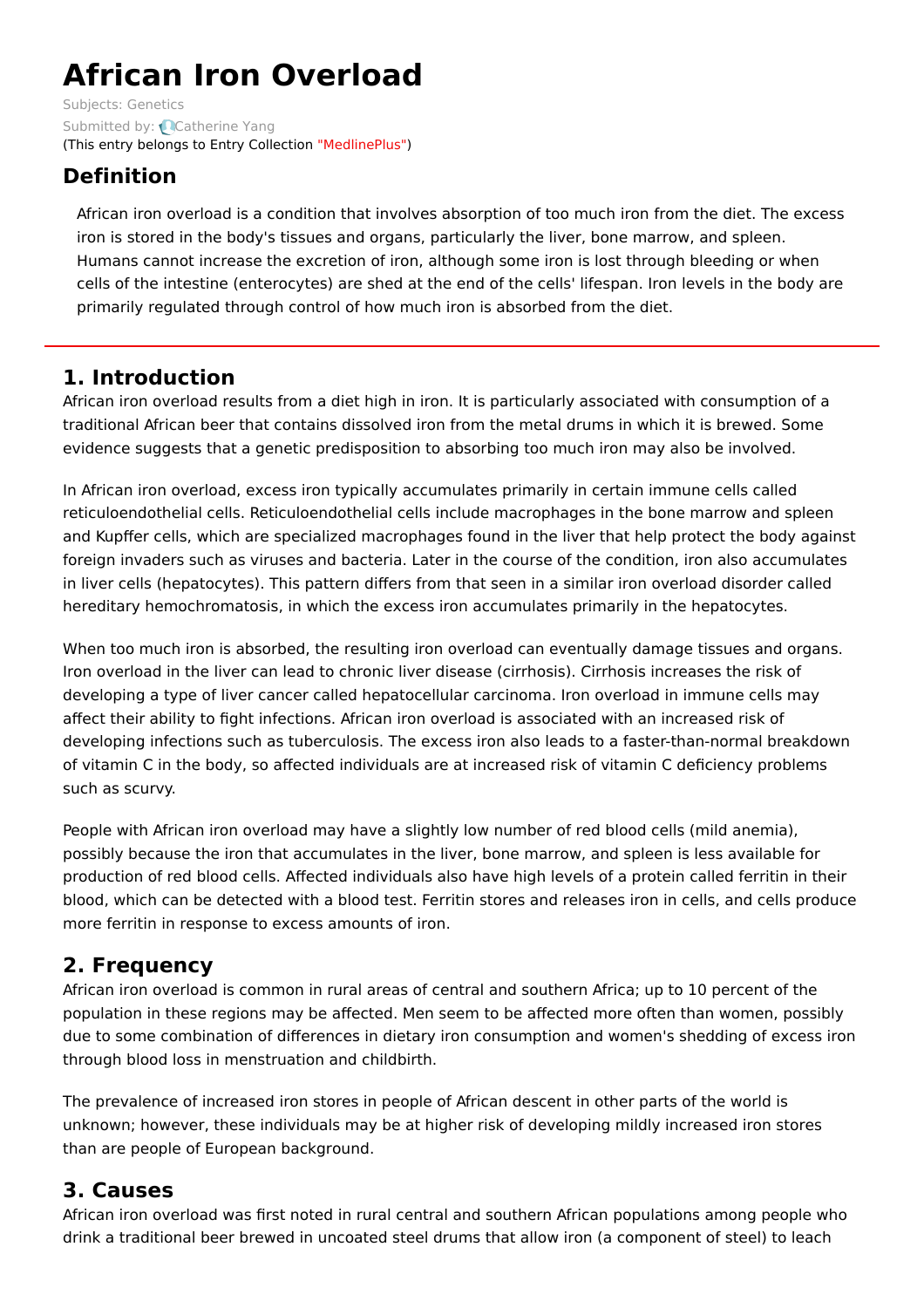into the beer. However, not all individuals who drink the beer develop African iron overload, and not all individuals of African descent with iron overload drink the beer. Therefore, researchers are seeking genetic differences that affect the risk of developing this condition.

Some studies have indicated that a variation in the SLC40A1 gene increases the risk of developing increased iron stores in people of African descent. This variation is found in 5 to 20 percent of people of African descent but is not generally found in other populations.

The SLC40A1 gene provides instructions for making a protein called ferroportin. This protein is involved in the process of iron absorption in the body. Iron from the diet is absorbed through the walls of the small intestine. Ferroportin then transports iron from the small intestine into the bloodstream, and the iron is carried by the blood to the tissues and organs of the body. Ferroportin also transports iron out of reticuloendothelial cells in the liver, spleen, and bone marrow. The amount of iron absorbed by the body depends on the amount of iron stored and released from intestinal cells and macrophages.

The SLC40A1 gene variation that some studies have associated with increased iron stores in people of African descent may affect the way ferroportin helps to regulate iron absorption in the body. However, researchers suggest that this variation is not associated with most cases of African iron overload.

#### **3.1. The gene associated with African iron overload**

• SLC40A1

### **4. Inheritance**

African iron overload seems to run in families, and high iron in a family's diet seems to be the major contributor to development of the condition. There also may be a genetic contribution, but the inheritance pattern is unknown. People with a specific variation in the SLC40A1 gene may inherit an increased risk of this condition, but not the condition itself. Not all people with this condition have the variation in the gene, and not all people with the variation will develop the disorder.

## **5. Other Names for This Condition**

- African hemochromatosis
- African nutritional hemochromatosis
- **•** African siderosis

#### **References**

- 1. Barton JC, Acton RT, Lee PL, West C. SLC40A1 Q248H allele frequencies andQ248H-associated risk of non-HFE iron overload in persons of sub-Saharan African descent. Blood Cells Mol Dis. 2007 Sep-Oct;39(2):206-11.
- 2. Beutler E, Barton JC, Felitti VJ, Gelbart T, West C, Lee PL, Waalen J, VulpeC. Ferroportin 1 (SCL40A1) variant associated with iron overload inAfrican-Americans. Blood Cells Mol Dis. 2003 Nov-Dec;31(3):305-9.
- 3. Gordeuk VR, Caleffi A, Corradini E, Ferrara F, Jones RA, Castro O, OnyekwereO, Kittles R, Pignatti E, Montosi G, Garuti C, Gangaidzo IT, Gomo ZA, Moyo VM,Rouault TA, MacPhail P, Pietrangelo A. Iron overload in Africans andAfrican-Americans and a common mutation in the SCL40A1 (ferroportin 1) gene.Blood Cells Mol Dis. 2003 Nov-Dec;31(3):299- 304.
- 4. Gordeuk VR. African iron overload. Semin Hematol. 2002 Oct;39(4):263-9.Review.
- 5. McNamara L, Gordeuk VR, MacPhail AP. Ferroportin (Q248H) mutations in African families with dietary iron overload. J Gastroenterol Hepatol. 2005Dec;20(12):1855-8.
- 6. Rivers CA, Barton JC, Gordeuk VR, Acton RT, Speechley MR, Snively BM,Leiendecker-Foster C, Press RD, Adams PC, McLaren GD, Dawkins FW, McLaren CE,Reboussin DM. Association of ferroportin Q248H polymorphism with elevated levels of serum ferritin in African Americans in the Hemochromatosis and Iron OverloadScreening (HEIRS) Study. Blood Cells Mol Dis. 2007 May-Jun;38(3):247-52.